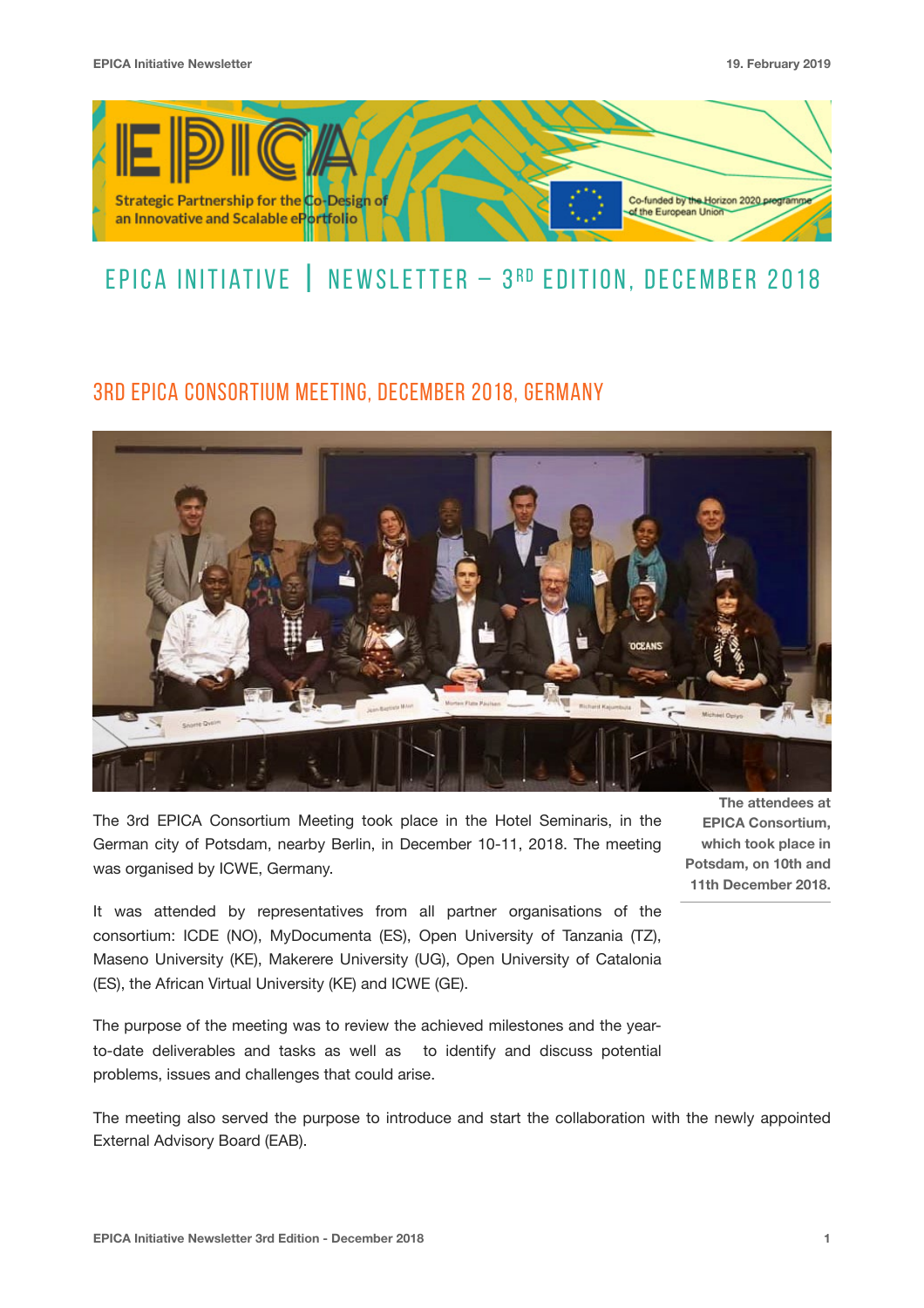Finally the meeting enabled the consortium members to prepare the three main upcoming milestones in terms of accountability towards the European Commission.

Jean-Baptiste Milon, the project coordinator, opened the meeting and explained the structure of the following days and any changes to project related matters since the last consortium meeting in Arusha, Tanzania in July 2018. Rebecca Stromeyer, the project coordinator from ICWE, the meeting organiser, explained the logistical details related to the meeting and gave a short description of the historical importance of the city of Potsdam.

Each partner presented their advancements in the different work packages and informed of the progress of the project. It was agreed that all milestones of the project were on track.

During the first day of the meeting the following aspects were addressed:

- An overview of the business and sustainability plan that showed the efforts to find an optimised platform costs analysis.
- The legal issues related to the project such as GDPR and data privacy.
- The different actions that are being implemented to ensure a high dissemination and communication of the project.
- The skill gaps analysis developed by UOC and the maturity and needs report as a basis for the future co-design of the EPICA ePortfolio.
- The technological adaptation and integration of the ePortfolio with cloud-based technologies, based on the users' needs.
- Some financial aspects to report on the actual status of the project.

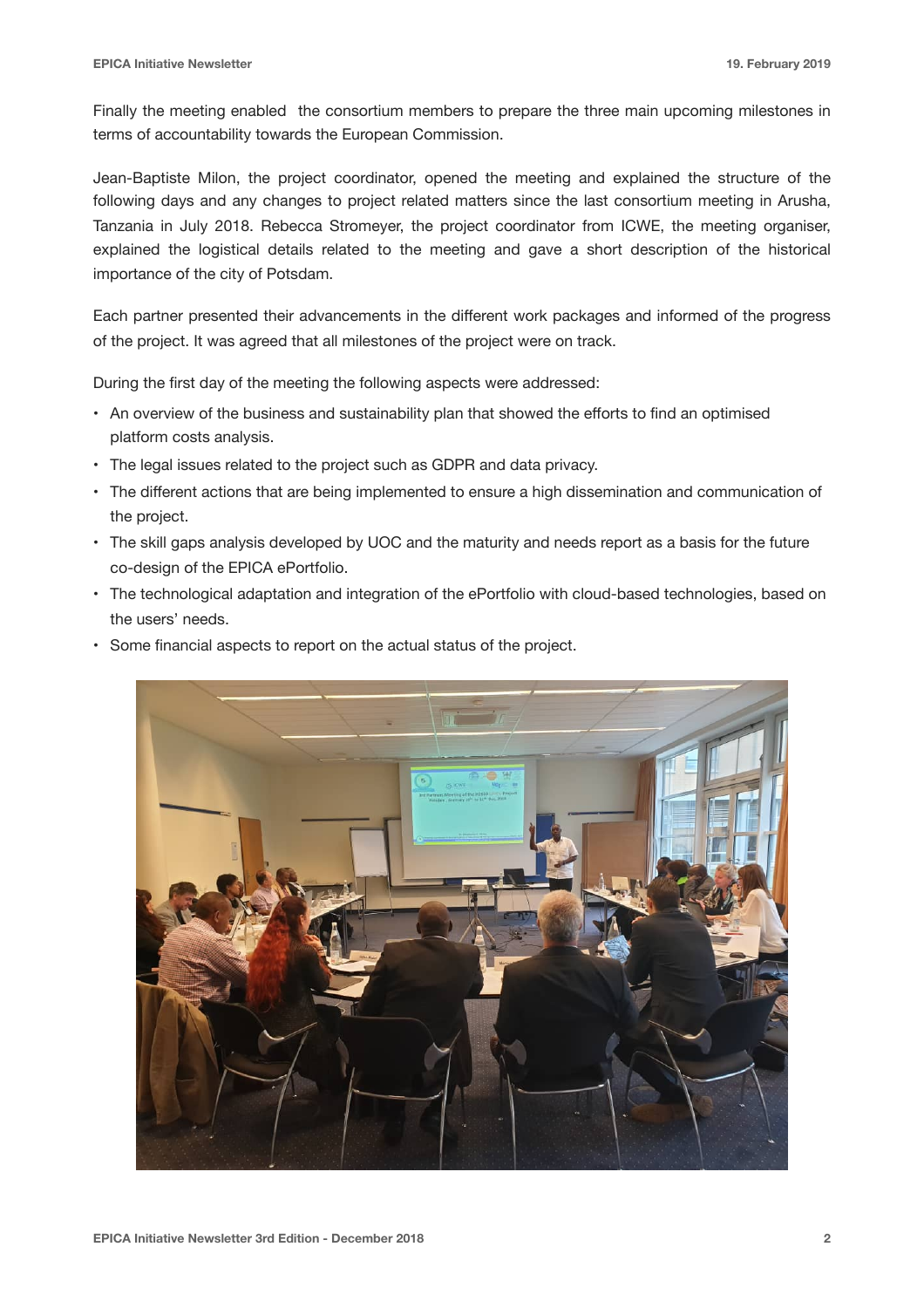The African partner universities had the opportunity to talk about their latest experiences in testing the pilot system with students, which offered highly relevant insights for the future development of the ePortfolio.

The second day of the meeting counted with the presence of EPICA's new External Advisory Board (EAB). All partners made a short presentation to introduce themselves an their activities in the project to provide the EAB with a complete overview of the project highlighting the milestones achieved to date as well as the deliverables that lay ahead.. Once all presentations were given, the EAB had the opportunity to ask concrete questions and offer the consortium some suggestions based on their different expertise and knowledge in the sphere. All their inputs were considered highly useful and relevant and they will be taken into account in the next steps of the project.

A short part of the meeting was dedicated to prepare the next meeting with the European Commission that will take place in March in Luxembourg.

There was also time for social activities that included the visit to a typical German Christmas market and a visit to Sans Souci Palace in Potsdam.

The meeting was considered a great success with all partners highly committed to the project and with all deliverables and milestones being delivered on time.

The next meeting will be held in Barcelona in June, 2019.

Incorporation of the External Advisory Board in EPICA

During the 3rd Consortium meeting of the EPICA project that took place in Potsdam from December 10 - 11, the consortium partners had the great pleasure to welcome the newly appointed External Advisory Board (EAB) to the EPICA Initiative.

The role of these high-level experts will be to provide external objective feedback on the activities of the project throughout its duration. The EPICA partners were very pleased to welcome the three members of the EAB, whose diverse professional backgrounds and expertise will add immense value to the ongoing tasks ahead.

The three members of the EPICA External Advisory Board are:

#### Prof. Jude Lubega

Prof. Jude Lubega, Professor of Information Technology, with a longstanding and wide ranging experience in ICT4D. He is currently the Deputy Vice Chancellor of Uganda Technology and Management University. He previously served at Makerere University from 2007 to 2012 as the Deputy Dean and the Head of the Information Technology

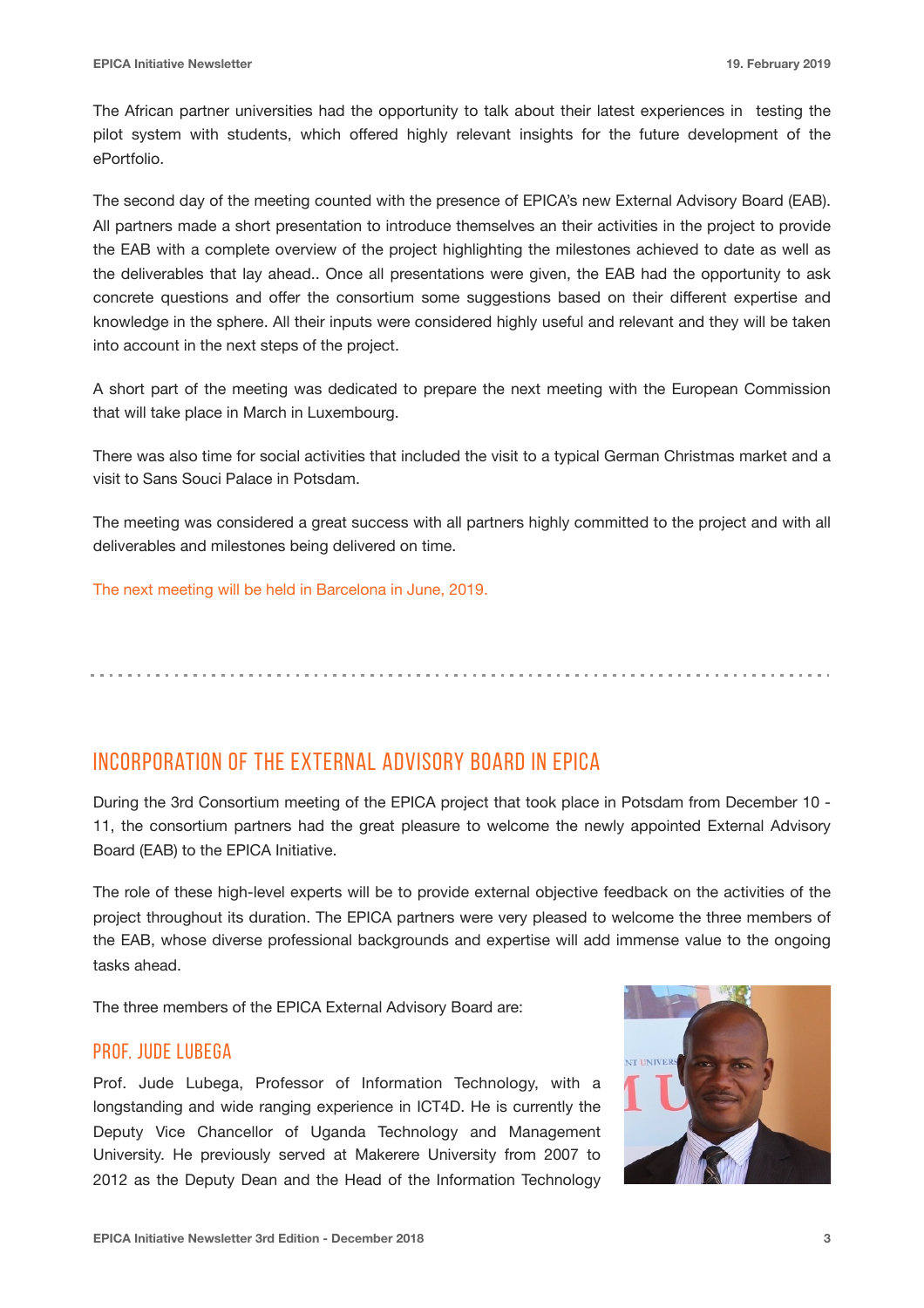Department in the College of Computing and Information Sciences. He is also the Chief Executive Officer of Eight Tech Consults, one of the leading ICT consulting companies in Uganda.

He is an experienced ICT4D consultant and has been involved in numerous researches and projects both nationally and internationally. He is a member of several boards and has been awarded research funding to undertake several ICT4D projects. He is formerly a researcher and lecturer in the School of Systems Engineering at the University of Reading, UK. He has been involved in developing several information systems including election monitoring using mobile devices.

### II DIKÓ MÁZÁR

Ildikó Mázár is currently holding a position as Research and Development Associate at the Knowledge Innovation Centre (KIC) in Malta. She has been working in the field of open & distance education and e-learning since 1998, and for 3 years she served as Deputy Secretary General at the European Distance and E-Learning Network (EDEN). During these years Ildiko faced many challenges of differentiating between robust and impracticable ICT solutions, while she also played an active role in identifying when changes in policies and practices were needed to enable progress.



Throughout her career, both as employee and (since 2017) freelance consultant, she accumulated experience in research and development of innovative educational practices, as well as in facilitating their effective dissemination and multiplication. She has a deep understanding and knowledge of past and current EU funding mechanisms, the authoring and management of EU co-funded projects, and she enjoys collaborating with partners across borders, cultures and various educational and training sector. These qualities allow her to advise the EPICA partnership on both the content aspects and the formal delivery of the project outputs.

### ALBERT NSENGIYUMVA



Albert Nsengiyumva, Executive Secretary of ADEA, the Association for Development of Education in Africa and an expert in the field of technology supported education and training and on technical and vocational skills development. Prior to this, he was a Cabinet Member in the Rwandan Government from 2011 to 2015 and served as Minister of Infrastructure from 2011 to 2013 and Minister of State in charge of TVET from 2013 to 2015. Before joining the Cabinet, Mr Nsengiyumva worked for the National University of Rwanda as Director of ICT, the Ministry of Education as Coordinator of ICT in Education, and for the Workforce Force Development Authority (WDA) as Director General.

Since 2001, Mr Nsengiyumva has worked as freelance consultant for various international and bilateral development organisations particularly in ICT Policy and Regulation as well as Technical and Vocational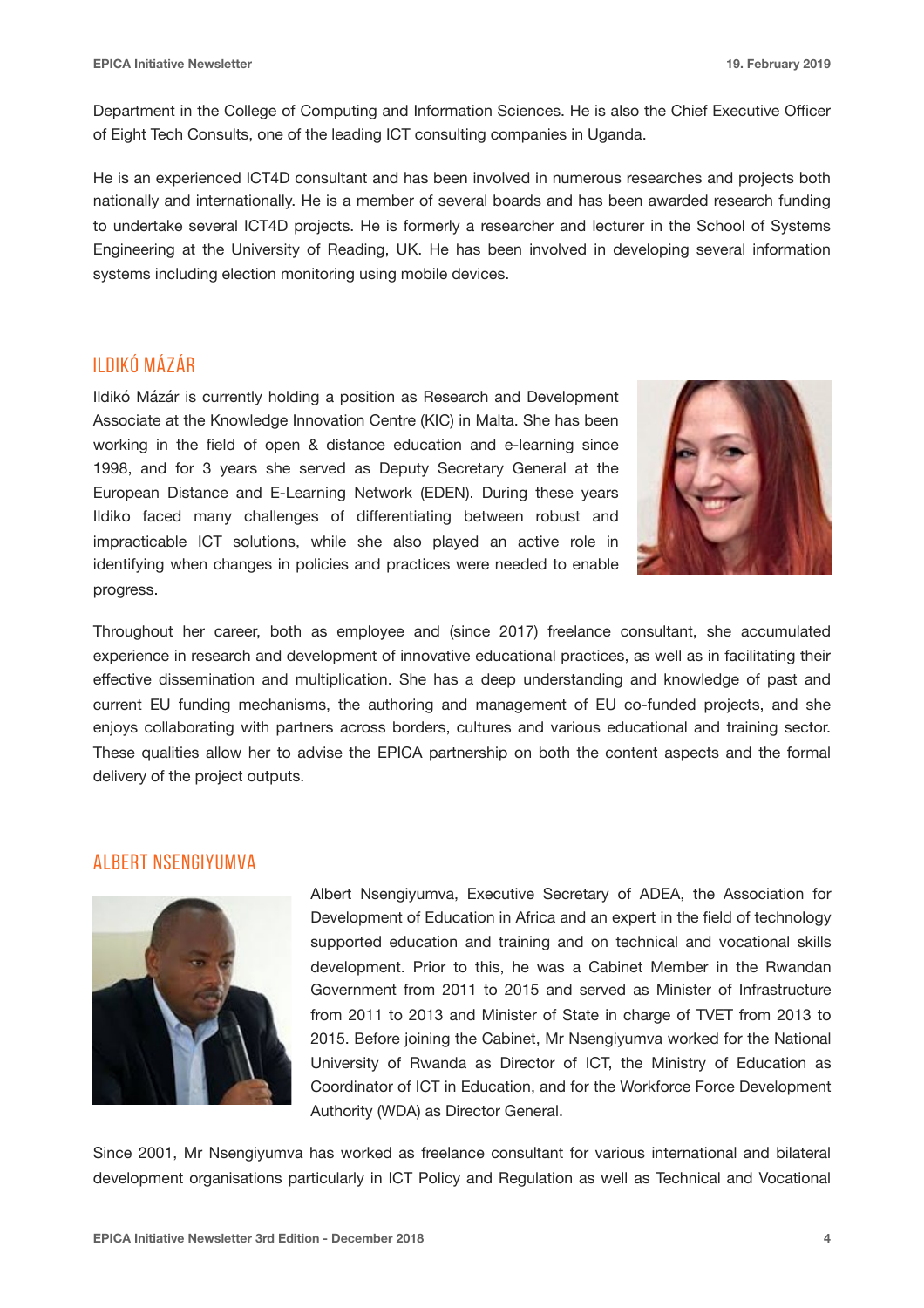Skills development. He has built an extensive research expertise in both ICT and TVET working with the Washington State University, University of Washington, University of Maryland in the United States and the Research ICT Africa Network that was based at University of Witwatersrand in South Africa among others.

**During the EPICA Initiative, their expected roles will be:** 

- To provide expert advice, feedback and recommendations on the development and results of EPICA.
- To provide input into the different work packages according to their expertise.
- To build relationships with stakeholders in Africa and in Europe that could be relevant to future exploitation and dissemination activities beyond the consortium.
- To promote the EPICA project within their networks to increase its visibility at all levels.

#### **The EPICA consortium**

**EPICA Initiative External Advisory Board: Albert Nsengiyumva, Ildikó Mázár and Prof. Jude Lubega.**



**partners are grateful for their valuable help** and inputs during the meeting in Potsdam and appreciate that they will continue to contribute to the project by suggesting ways to improve the performance and outcomes of the EPICA Initiative.

## A CLOSE-UP ON MYDOCUMENTA | THE INTERVIEW OF THE MONTH

Interview to Cristina Casanova and Andrea Contino, creators of MyDocumenta Eportfolio Ecosystem and cofounders of MyDocumenta, responsible for the development of the Eportfolio and its evolution in EPICA Initiative.

How would you define an ePortfolio and what are its main features to encourage future EPICA users to make use of it?

An ePortfolio is a powerful tool that allows presentation of a complete overview of a person's capacities and skills acquired both in formal and informal education. Its first objective is therefore to allow the people who use it to present themselves in the right way, highlighting their skills through their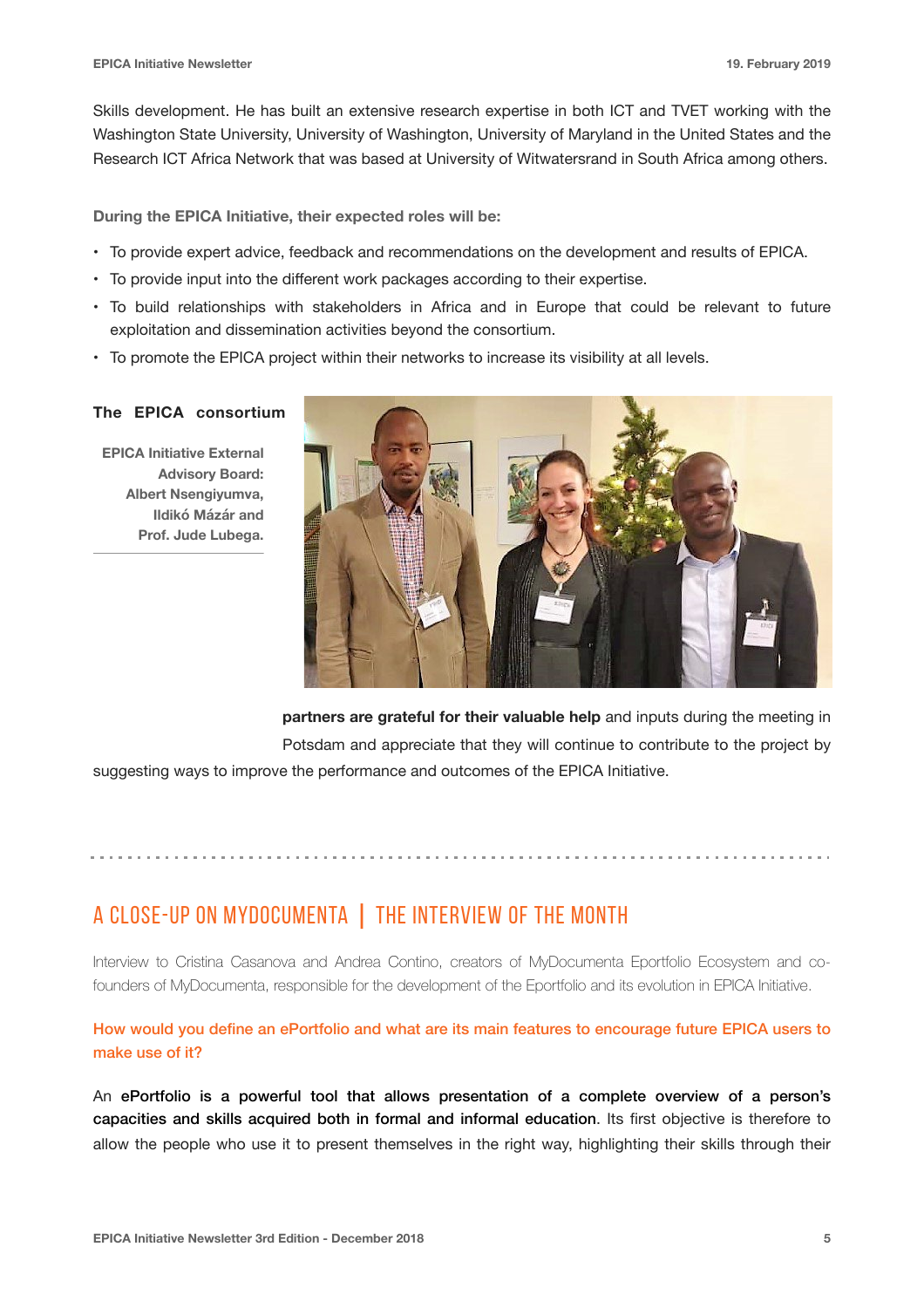work, the evaluations and recommendations of professors, colleagues, etc., and to show official recognitions and certifications.

Besides this primarily labour-market-oriented aspect, the ePortfolio offers other really interesting dimensions to improve the teaching and learning process:

- a) It is a powerful tool for self-reflection, which allows students to visualise and become aware of their evolution, progress, and weaknesses so that they can analyse and improve them.
- b) It allows teachers to undertake a formative assessment, following each student in their progress. This contrasts with the typical summative assessment of other tools in which only the final result is evaluated without taking into account the evolutionary process of knowledge and competences.

#### How is MyD ePortfolio "tailored" to the different users' needs? How flexible can the EPICA ePortfolio be in order to be adapted to the necessities and desires of any student / teacher / university using it?

Flexibility is one of the priorities of the ePortfolio that, starting from the current MyDocumenta Eportfolio, will be developed within the framework of the EPICA Project. It has to respond to new pedagogical approaches of competency-based learning, and, in particular, it has to account for the key competences for work, including entrepreneurial skills. For this reason, the ePortfolio that is developed within the framework of the EPICA Project will allow a double typology of evaluation of the students' work: the traditional summative assessment based on numbers and letters, and the new formative and competency-based assessment.

In addition, another fundamental feature is that once students finish their studies, they can continue to use the ePortfolio as a personal tool to access the labour market or improve their work position. In this sense, the MyDocumenta Eportfolio, and its new version developed within the framework of the EPICA Project,



**Cristina Casanova and Andrea Contino,**  MyDocumenta

will allow students who have finished their studies to separate their ePortfolio from the academic environment and use it for their personal purposes, free of charge.

Students will have their own URL, with all the contents, evaluations, recommendations, etc., which grants them access to their ePortfolio from anywhere in the world - as well as to anyone they want to share the information with. Moreover, they will have tools to create "permissions", enabling them to decide which content is visible and for whom.

In which ways is the ePortfolio designed by MyDocumenta adapted for the EPICA project and for the African partner universities working with it?

Well, this is still a little secret... what we can say is that we are working intensively in collaboration with the UOC, Makerere University, Open University of Tanzania,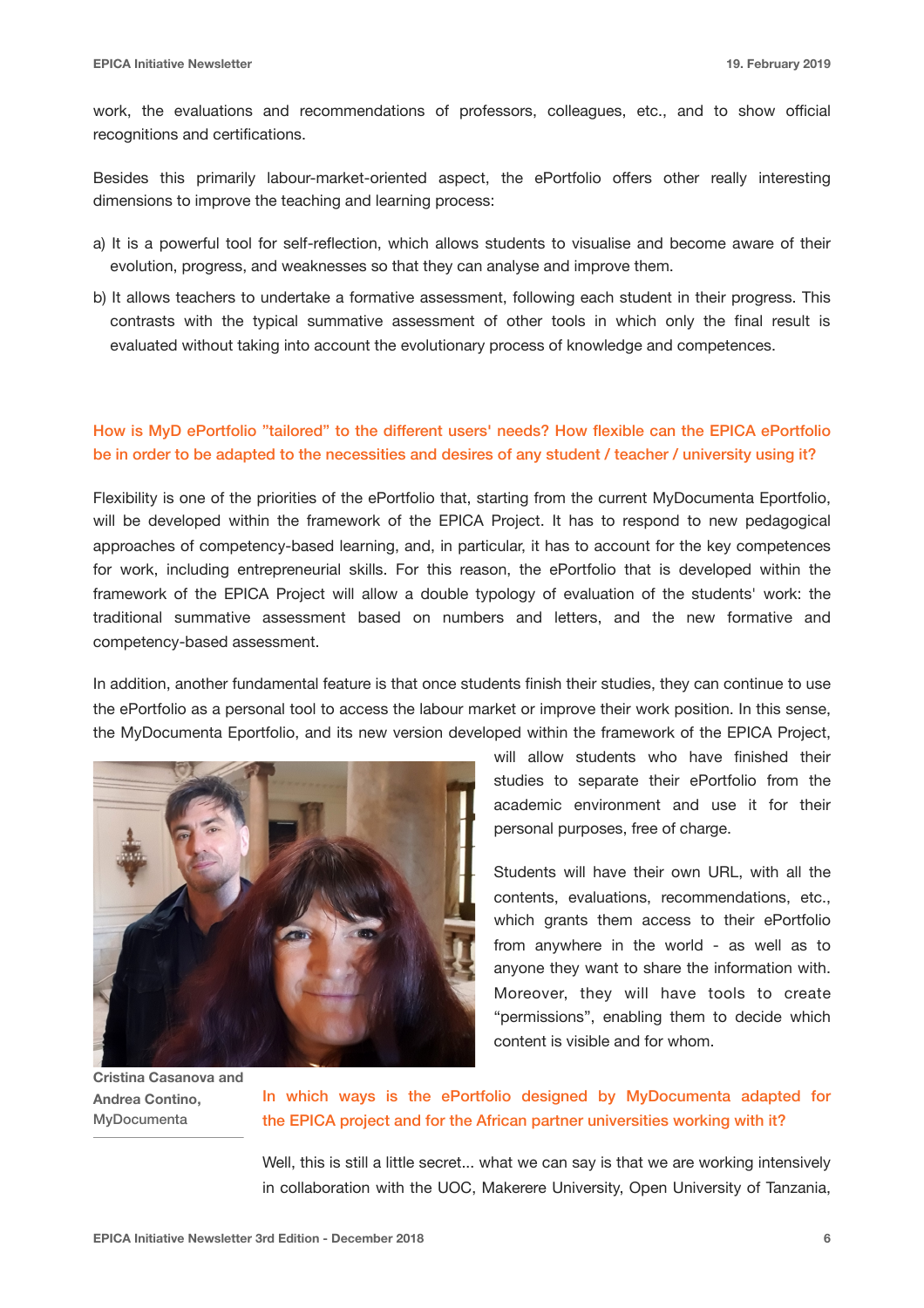Maseno University, and AVU-African Virtual University to detect the requirements of the end users, students, professors, and administrators that will allow the new ePortfolio to respond to different needs. We are currently in the process of detection and analysis of the pedagogical, legal, and technological requirements, and this will soon lead us to the definition of the characteristics of the ePortfolio, its new functionalities, and its look and feel.

#### During the first stages of the project, have you noticed many differences between the European and the African universities' needs?

Some, as is unavoidable. In the first place, it seemed to us that the competence approach is a little more familiar in the European universities, which for some years now have started to go in that direction, although with varying results. At the UOC, for example, we know that there are numerous initiatives, and teachers are "pushed" towards that approach. However, it is not a method that can be adopted from one day to another. You need teacher training, the right tools, and above all, the will and commitment of the university's administrators and decision-makers. It is at this last level that we need to take the decision to support innovative teaching and learning models that are increasingly related to the labour market, helping to create bridges.

#### Who is likely to benefit from receiving access to an ePortfolio, i.e. how will this be useful to employers?

As we have said before, obviously, the first beneficiaries are the students. Next are the teachers, who can improve their teaching methodologies through the , support of personalised teaching and follow-up. And of course, universities as institutions benefit too, since the students' ePortfolios allow them to show best practices and the results of their innovation in a very attractive and accessible way.

However, there is yet another category, outside academia, which is going to gain. We are referring to companies and employers, who need to find qualified, motivated, and competent personnel who can contribute to making the economies and companies prosper. The student's ePortfolio allows them not only to see a qualification or final grade, as is the case of traditional evaluation methodologies, but also to understand much more clearly the strengths and weaknesses of each person. Therefore it helps make the selection process more accurate.

#### With its focus on skills being one of the main characteristics of the ePortfolio developed by MyD, can you explain how the EPICA ePortfolio will show evidence of the skills acquired by the users?

What we can tell you is that we'll use different systems, including a system of micro-credentials and open badges. An important feature of open badges is that they are interoperable and can be exported and visualised in many environments, online and offline. They also offer a good guarantee and reliability, since they allow tracing of how such credentials have been issued, by whom, when, and based on what results.

However, the open badge system will not be the only one. Of course, students can also choose which jobs to show under a certain category or competence, regulating access through a complete system of permissions. There will also be a feature related to comments received from other users, teachers, other students, external people belonging to the labour market, etc.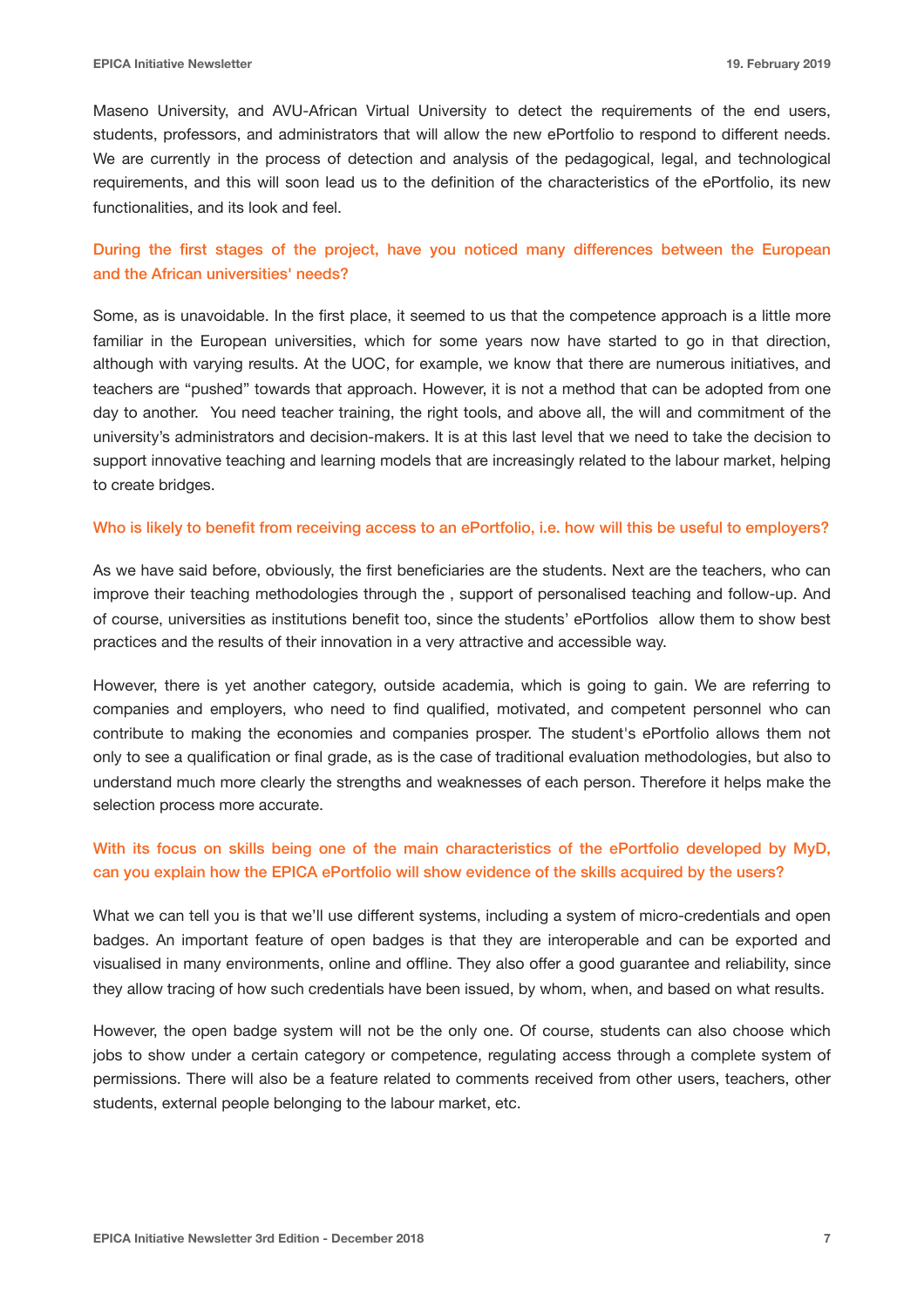And finally, the uniqueness of this portfolio is that we are working on an analytical system that will automatically generate the level of competence acquired by each student, a level of competence that will be measured in relation to the main international frameworks.

We are now experimenting with this same method with many primary and secondary schools in Europe in relation to the acquisition of the digital competence. So far, it has provided excellent results.

### How has the EPICA project and the ePortfolio been received by the EPICA Partner universities and their students?

So far, we've received very good feedback in terms of features, usability, and usefulness. For example, one of the teachers of the Makerere University involved in the pilot has informed us that the students, even after the end of this first pilot, still use the ePortfolio to present their work and evidence. This is great, because it shows a great acceptance and need, besides the "obligation" of the pilot. But we are just at the beginning, and in the coming two weeks, we are expecting the results of the analysis of the first pilot, performed between March and December 2018, and analysed by the UOC - Open University of Catalonia. The second pilot, with the new ePortfolio, is expected by the end of 2019, and then we'll be able to get a full overview.

What do you think are the most important coming steps toward a successful implementation of EPICA's strategy, such as overcoming technological requirements, increasing the visibility of the initiative, etc.?

We think the consortium is doing a great job in many aspects: technological improvements, dissemination, and engaging relevant stakeholders such as employers, administrations, national policy makers, etc.

Another aspect that will be analysed deeply in the next months is what we call the "ePortfolio implementation pack", which also includes the analysis and definition of internal processes and resources needed in each university in order to perform a successful implementation of the ePortfolio, which comprises fully engaging students, teachers, and administrators.

## EPICA at OEB 2018. the leading conference & exhibition on technology-supported learning and **TRAINING**

Earlier this December, we had the pleasure of presenting the EPICA Initiative in Berlin to 2000+ attendees of the **OEB Global & Learning Technologies Conference**.

OEB Global is the leading international conference & exhibition on technology-supported learning and training for the public, corporate and academic sectors. Each year, learning enthusiasts from more than 80 countries gather in Berlin to discuss the future of learning. The overall theme this year was 'Learning to Love Learning'. It was a privilege to have the opportunity to present EPICA to such a high-level expert audience.